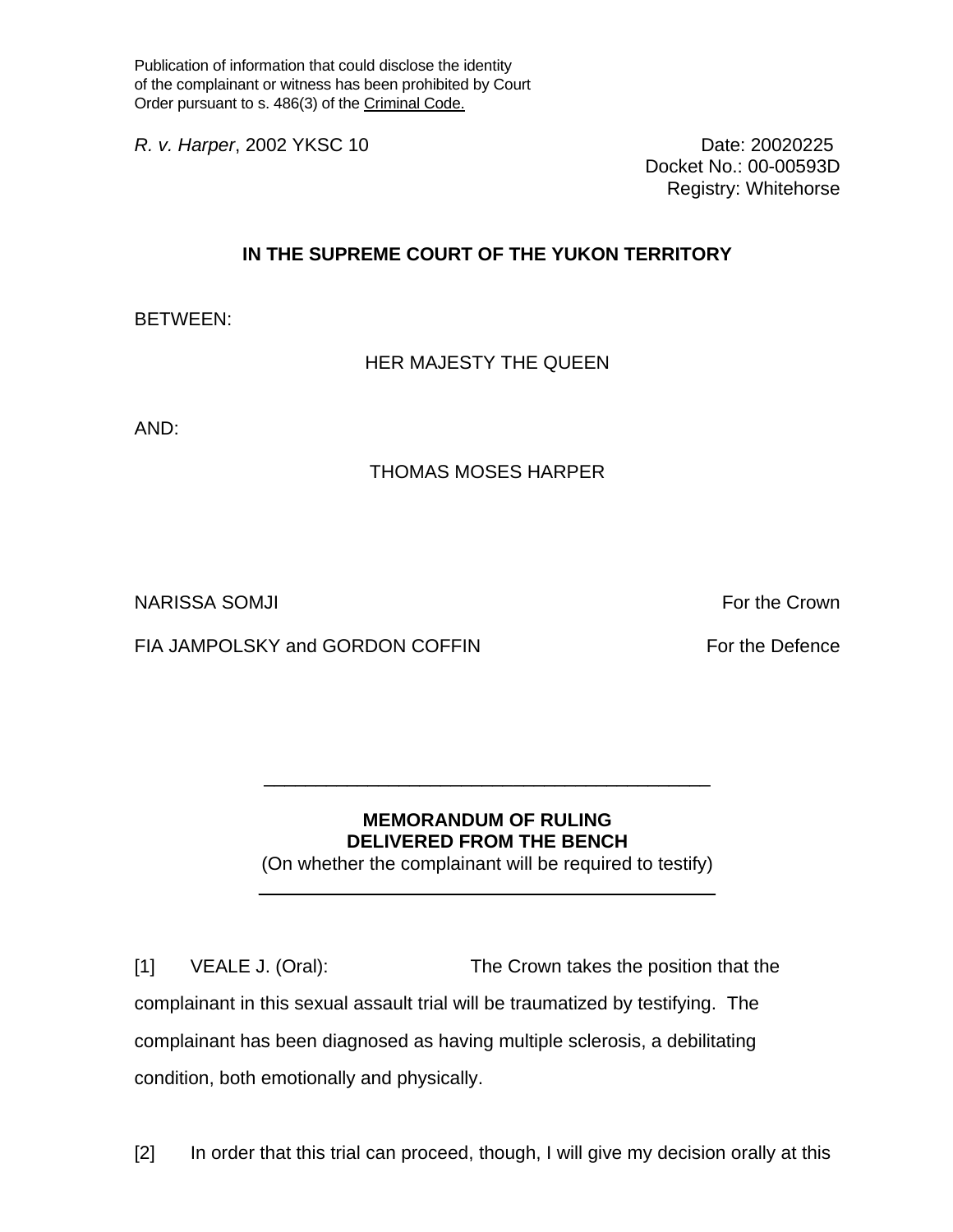time. However, I reserve the right to give further written reasons.

[3] Dr. Anzarut, a neurologist specializing in multiple sclerosis treatment, testified that the complainant had a severe attack and was diagnosed with multiple sclerosis in 1994. She was essentially blind, living on feeding tubes and in a fetal position at that time. She has recovered considerably, to the point where she is now wheelchair-ridden, but she is able to talk and hear. She is unable to stand or walk, however. He describes her as having chronic multiple sclerosis with progressive deterioration.

[4] Dr. Anzarut says that testifying will have an emotional impact such as tremors and stress, but it will be short term and have no long-term physical or emotional effect. He describes her as like a six-year-old, but denies that there will be any risk of physical harm in her giving evidence

[5] Dr. Macdonald, her family physician, has a great deal of experience with multiple sclerosis and this complainant, as her patient, since 1982. She explained that the birth of her second child preceded the 1994 attack, which left her paralyzed. Dr. Macdonald states that the complainant functions best when in a routine and familiar environment. When out of this environment, she becomes agitated and the stress could exacerbate her condition. Dr. Macdonald testified that the potential for harm is reduced if the examination took place at Macaulay Lodge, which is where she presently resides. She described the risk of harm as a potential risk.

[6] A videotape of the complainant being interviewed at the police station, with a social worker present, was played. This was after the alleged incident. The complainant did not appear to be overly agitated or stressed, although that is simply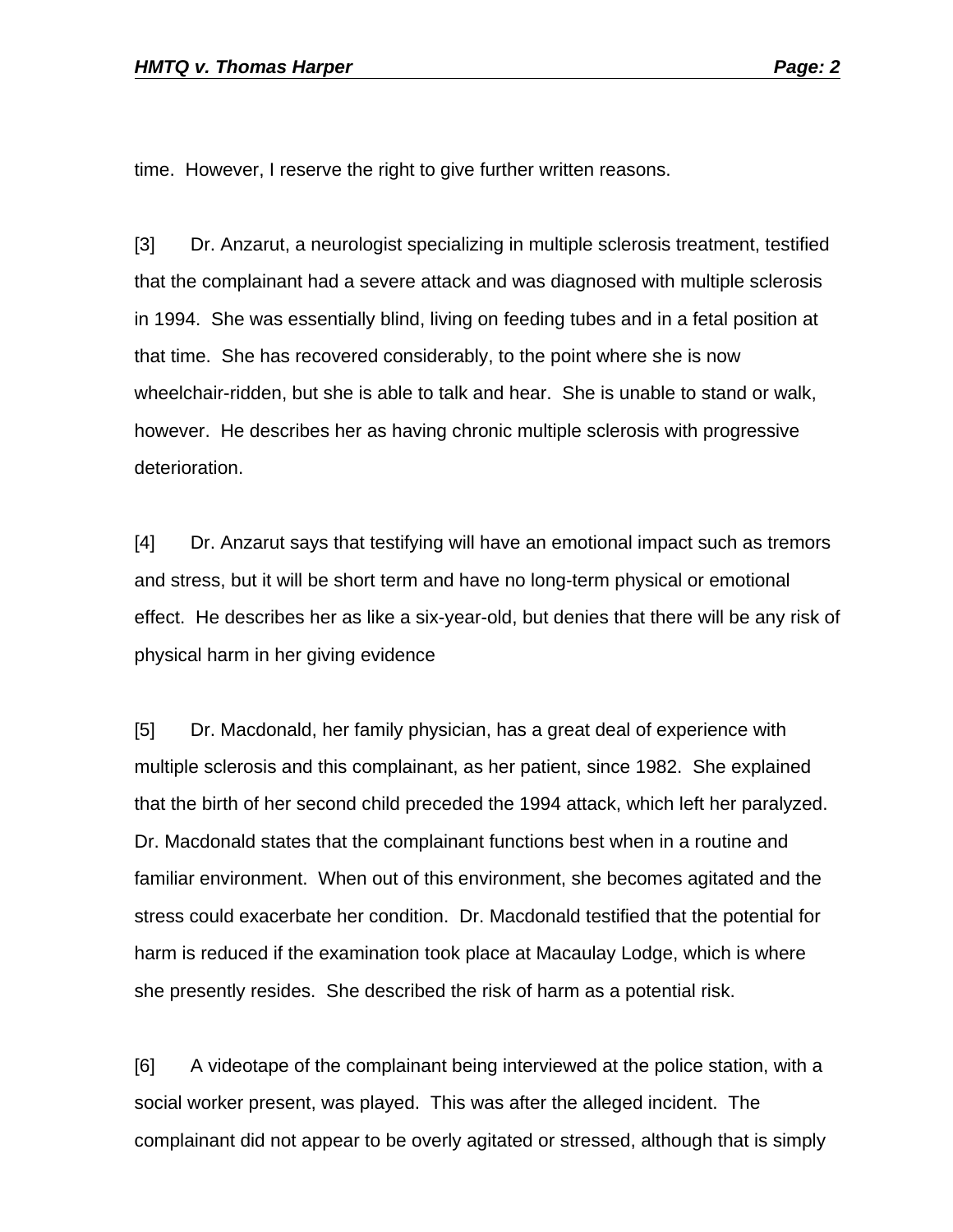my observation from a videotape.

[7] Although I have some misgivings, I am going to order that the complainant can testify to determine whether she has the capacity to give evidence under s. 16 of the *Canada Evidence Act*, R.S.C. 1985, c. C-5*.* I reserve the right to terminate the examination at any time, as this Court has no wish to cause injury to any witness.

[8] It appears she is capable of testifying in a controlled environment and I would like to hear from counsel with respect to those terms. I do not know the facilities that are available at Macaulay Lodge. There should be a screen used because the right of the accused to be present has to be protected as well. She should have a worker present, seated beside her, and that worker should not assist her in any way in answering questions, but simply be there to make her feel comfortable. Presumably, it would be Ms. Senkpiel or whatever other worker is appropriate.

[9] It would seem to me that if she were present and set up in a room with a screen and comfortable in that situation, then I could enter, followed by counsel. I doubt very much that there is going to be any particular room for the public, although I will hear from counsel about whether the press should be present. Also, just out of concerns for the people at Macaulay, there should be an R.C.M.P. officer accompanying your client, Mr. Harper, to that scene, which I understand is the scene where the alleged incident took place; is that correct?

[10] MR. COFFIN: Yes.

[11] THE COURT: Is there anything else or any comments counsel wish to make on what I have said so far?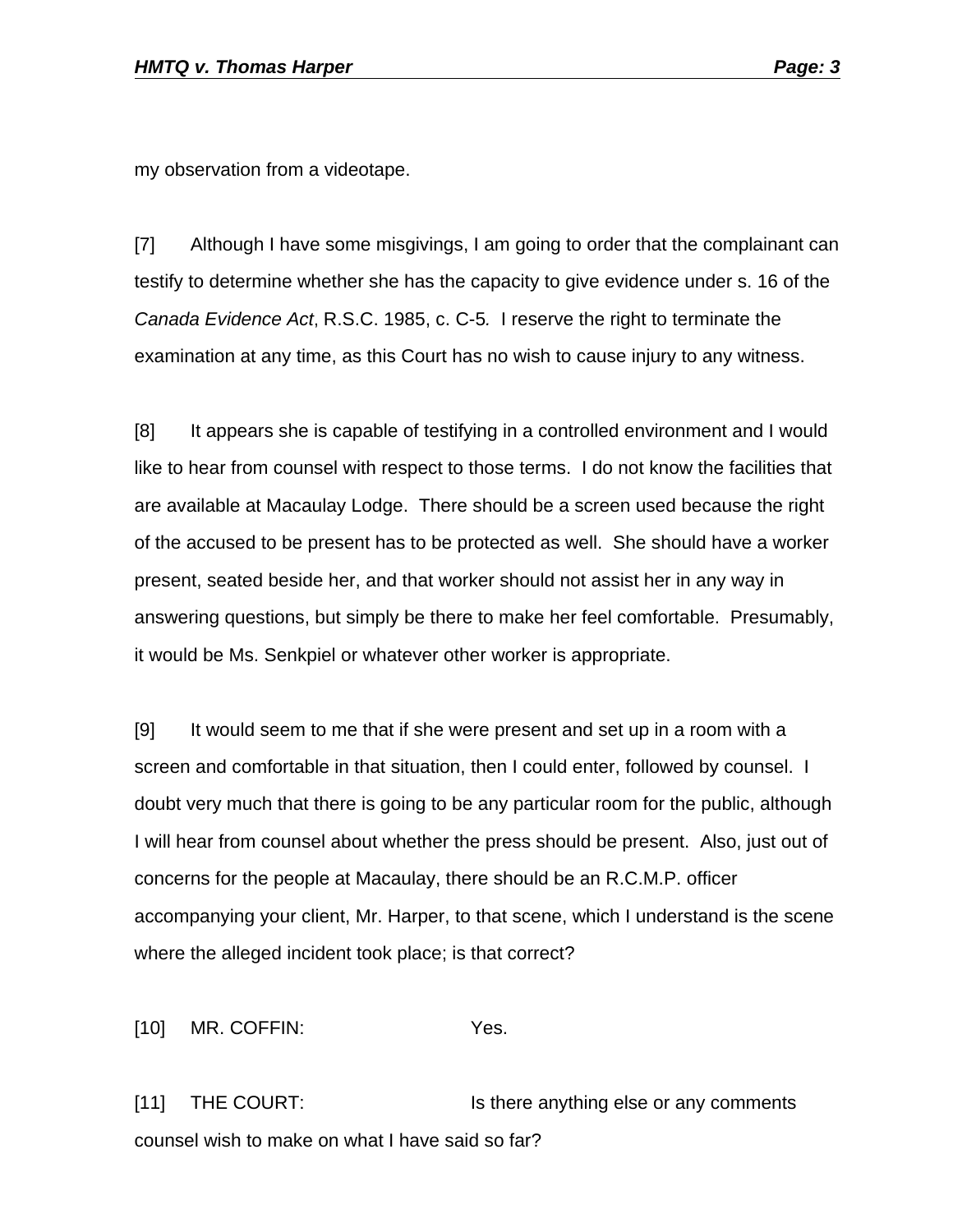[12] MS. SOMJI: Does your examination provide for the possibility of counsel asking questions directly, or would you like us to submit questions that we think might or should be considered?

[13] THE COURT: I am open to submissions on that. I think my preference would be to have one person doing the questioning, being myself, but counsel of course can make suggestions. But counsel may have an issue to raise with that and may want to do their cross-examination directly.

[14] MR. COFFIN: Well, I think – unless Your Lordship demands an answer now – we have some time to consider that aspect before we get there. I think we agree that it would be preferable to come from one person, as opposed to –

[15] THE COURT: In terms of her comfort level?

[16] MR. COFFIN: Yes, certainly.

[17] THE COURT: I mean, if you think that I missed something in terms of the s. 16 inquiry that is required, then obviously I would be open to posing more questions, but none of the questions will be in a cross-examination mode of any nature. They will just be eliciting her responses to the issues of capacity and ability to tell the truth.

[18] MS. SOMJI: In addition, Your Honour, as I indicated, we have made tentative provision for the Court to attend at Macaulay Lodge at 4:00 p.m. this afternoon. I would ask that we consider our attendance -- if we could enter as a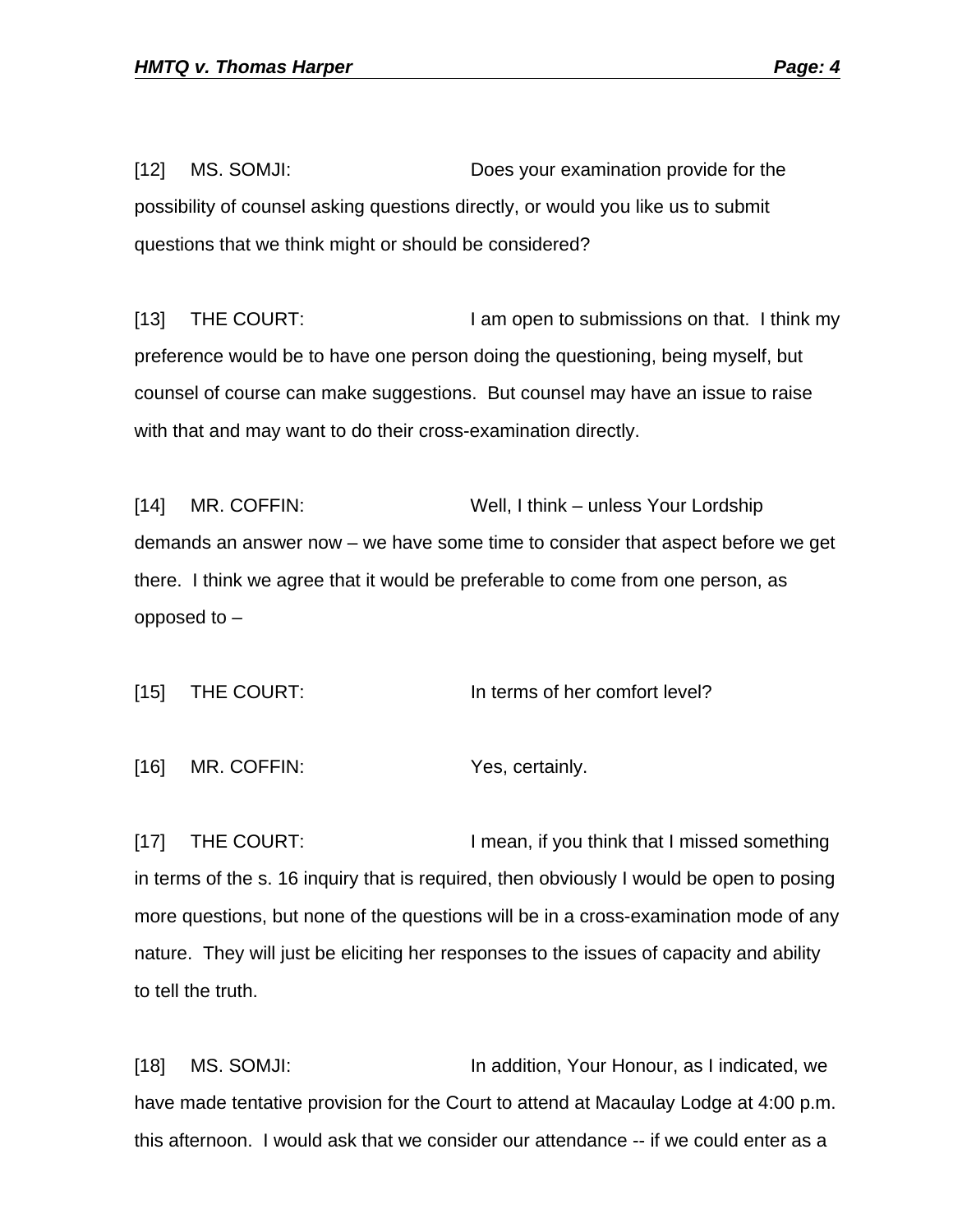Court party into the premises together, in order to respect the residents within that lodge. So rather than people filtering in on an arbitrary basis, if we could all meet and enter and be escorted in and escorted out. In addition --

[19] THE COURT: In that respect, just to deal with that issue first, I think, then, we should assemble outside Macaulay Lodge at quarter to four, and proceed together and if someone is not there by that time then they will not have entry.

[20] MS. SOMJI: Again, also, Your Honour, back to the issue of questioning, it would be the Crown's position that the Court should consider the test set out in *R. v. Marquard*, [1993] 4 S.C.R. 223, you know, whether the witness is able to communicate the evidence. That necessitates an inquiry to their ability to perceive, recollect and communicate, and so the Crown would have a suggested and fairly extensive list of questions in that regard, which may be more than is usually done, for example, when we have child witnesses and simply ask whether they --

[21] THE COURT: Do you have a list of questions?

[22] MS. SOMJI: I'm putting one -- I do, Your Honour, and I will put it together. I have started to put it together in due course, but if that is agreeable I will provide this shortly to the Court.

[23] THE COURT: I have no difficulty with that and you should provide it to your friends as well, so that they can comment if they have concerns about any particular question.

[24] MS. SOMJI: And just so I'm clear, then, the nature of the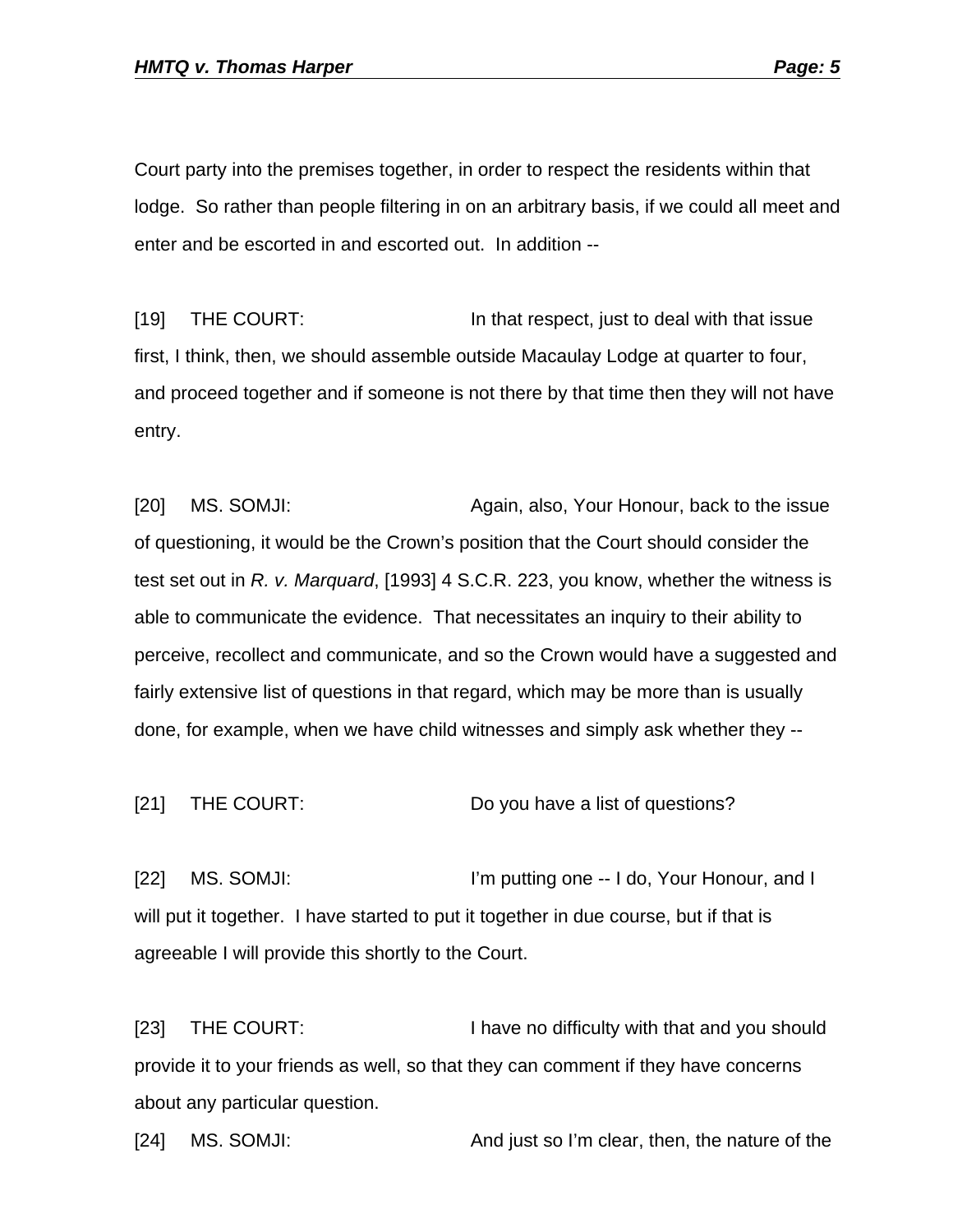inquiry would be both with respect to the ability of the complainant to understand the oath and affirmation as well as the ability to communicate the evidence; is that correct?

[25] THE COURT: That is correct.

[26] MS. SOMJI: Your Honour, if we are attending Macaulay Lodge, I would also at this time would wish the Court to consider, since we are going to be there in any event, an application under s. 652 to actually view the scene of the alleged incident and, in that respect, following your inquiry with Ms. D. I would ask that if the Court could view the scene. In particular, the place where the alleged --

[27] THE COURT: Is there any particular reason for that?

[28] MS. SOMJI: Generally, the evidence in court is sufficient, but as we are attending there it may help for the Court to actually view the scene and see the particular locations, distances, between rooms, the size of the room, et cetera, the location of certain bells, access, how the doors are accessed, how the elevator's accessed, how, et cetera, et cetera. And, in my view, seeing it is always of assistance, as opposed to simply hearing of it.

[29] MS. JAMPOLSKY: No, My Lord, I'm not sure that it's necessary. The *Code* certainly allows for viewing to take place at any time, but I would submit that without hearing evidence it's impossible at this stage to make a determination of whether it is necessary or it would be superfluous to view the facilities, and without, again, having heard any evidence before the Court except with respect to capacity, I would respectfully submit that it would be premature to do it at this stage. Certainly,